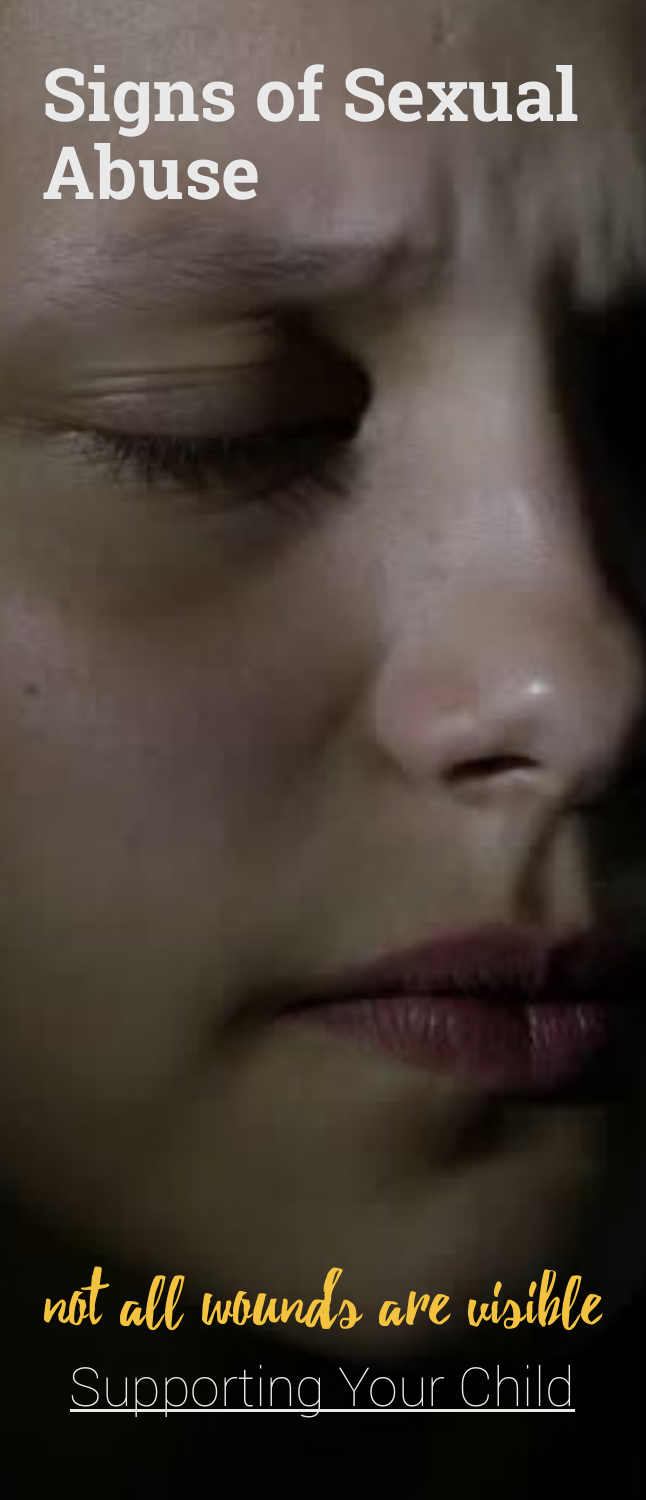## Warning Signs in Children of Possible Sexual Abuse

The occurrence of one indicator does not necessarily mean a person has experienced sexual abuse. Additionally, indicators of sexual abuse can vary widely from person to person.

#### **Behavior you may see in a child or adolescent:**

- Has nightmares or other sleep problems without an explanation.
- Seems distracted or distant at odd times.
- Has a sudden change in eating habits.
- Loses or drastically increases appetite.
- Has trouble swallowing.
- Sudden mood swings: rage, fear, insecurity, or withdrawal.

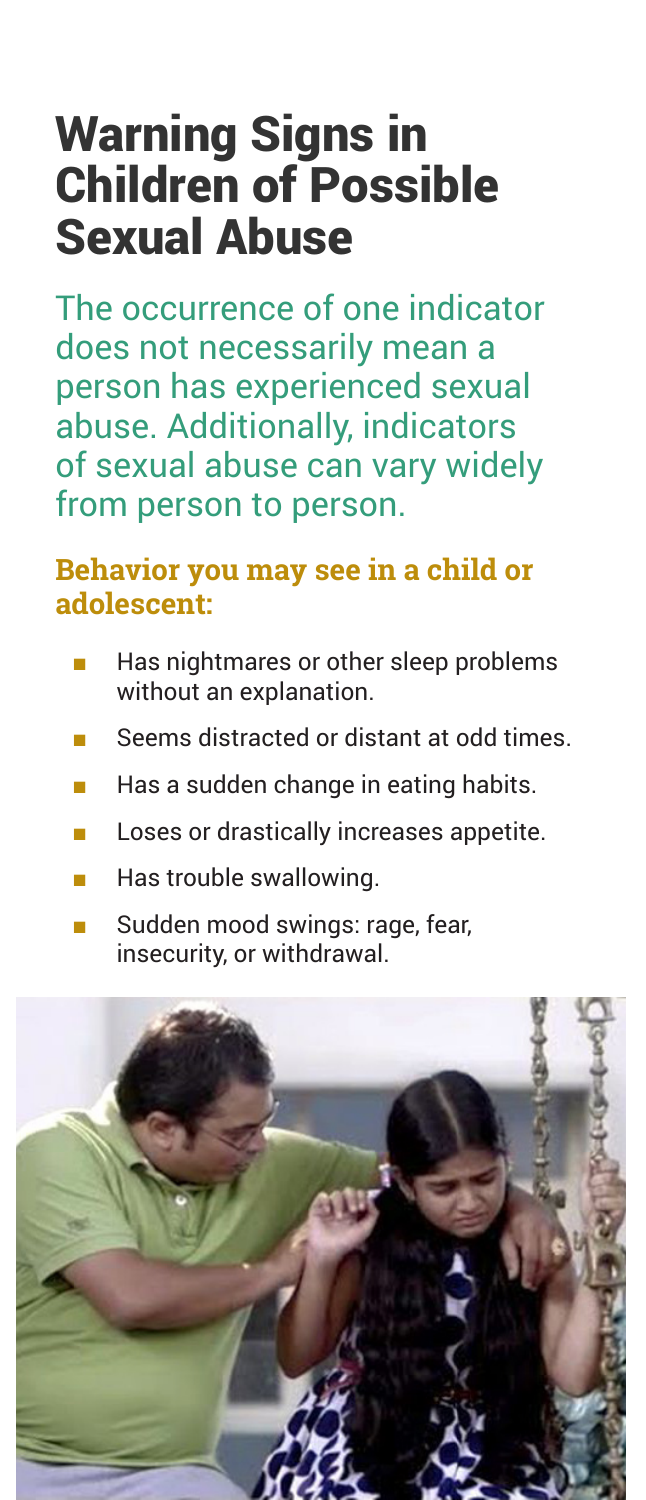- Thinks of self or body as repulsive, dirty, or bad.
- Leaves "clues" that seem likely to provoke a discussion about sexual issues.
- Develops new or unusual fear of certain people or places.
- Refuses to talk about a secret shared with an adult or older child.
- Writes, draws, plays, or dreams of sexual or frightening images.
- Suddenly has money, toys, or other gifts without reason.
- Talks about a new older friend.
- Exhibits adult-like sexual behaviors, language, and knowledge.

All of the warning signs listed above are general indicators of sexual abuse in children. Many children do not actually disclose what happened; it is up to attentive adults to recognize hints. However, if you suspect a child has been abused by seeing these indications, or if he or she hints at abuse or outright discloses sexual abuse, seek help.

#### **Behavior more typically found in adolescents and teens:**

- Self-injury (cutting, burning)
- Inadequate personal hygiene
- Drug and alcohol abuse
- Sexual promiscuity
- Running away from home
- Depression, anxiety
- Suicide attempts
- Fear of intimacy or closeness
- Compulsive eating or dieting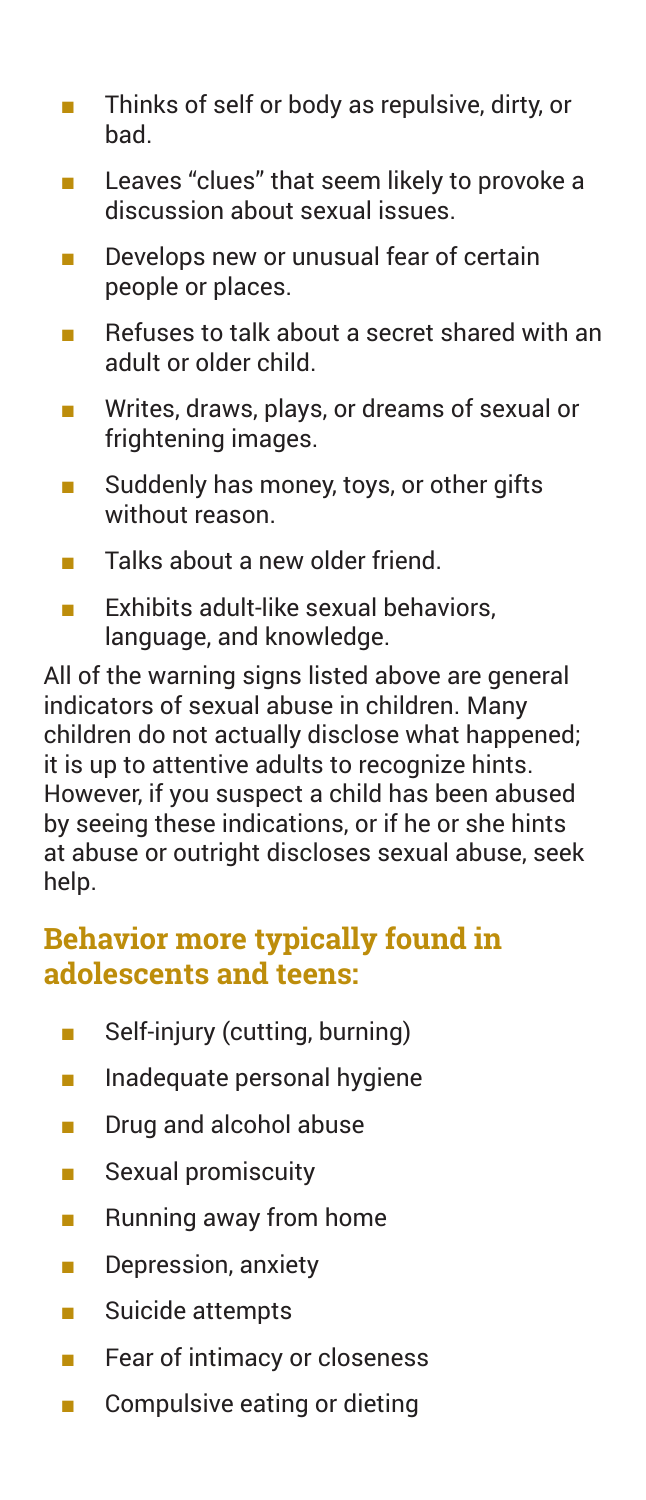## Responding To Sexual Abuse

When a student tells an adult that he or she has been sexually abused, the adult may feel uncomfortable and may not know what to say or do. The following guidelines should be used when responding to the teen or child who says she or he has been sexually abused:

### **What to Say**

If a teen or child even hints in a vague way that sexual abuse has occurred, encourage her or him to talk freely. Don't make judgmental comments.

Show that you understand and take seriously what he or she is saying. Child and adolescent psychiatrists have found that children who are listened to and understood do much better than those who are not. The response to the disclosure of sexual abuse is critical to the minor's ability to resolve and heal the trauma of sexual abuse.

Assure the youth that he or she did the right thing in telling. A teen or child who is close to the abuser may feel guilty about revealing the secret. He or she may feel frightened if the abuser has threatened to harm the youth, or other family members as punishment for telling.

Tell the youth that she or he is not to blame for the sexual abuse. Most teens or children in attempting to make sense out of the abuse will believe that somehow they caused it or may even view it as a form of punishment for imagined or real wrong- doings.

Finally, offer the youth protection, and promise that you will promptly take steps to see that the abuse stops.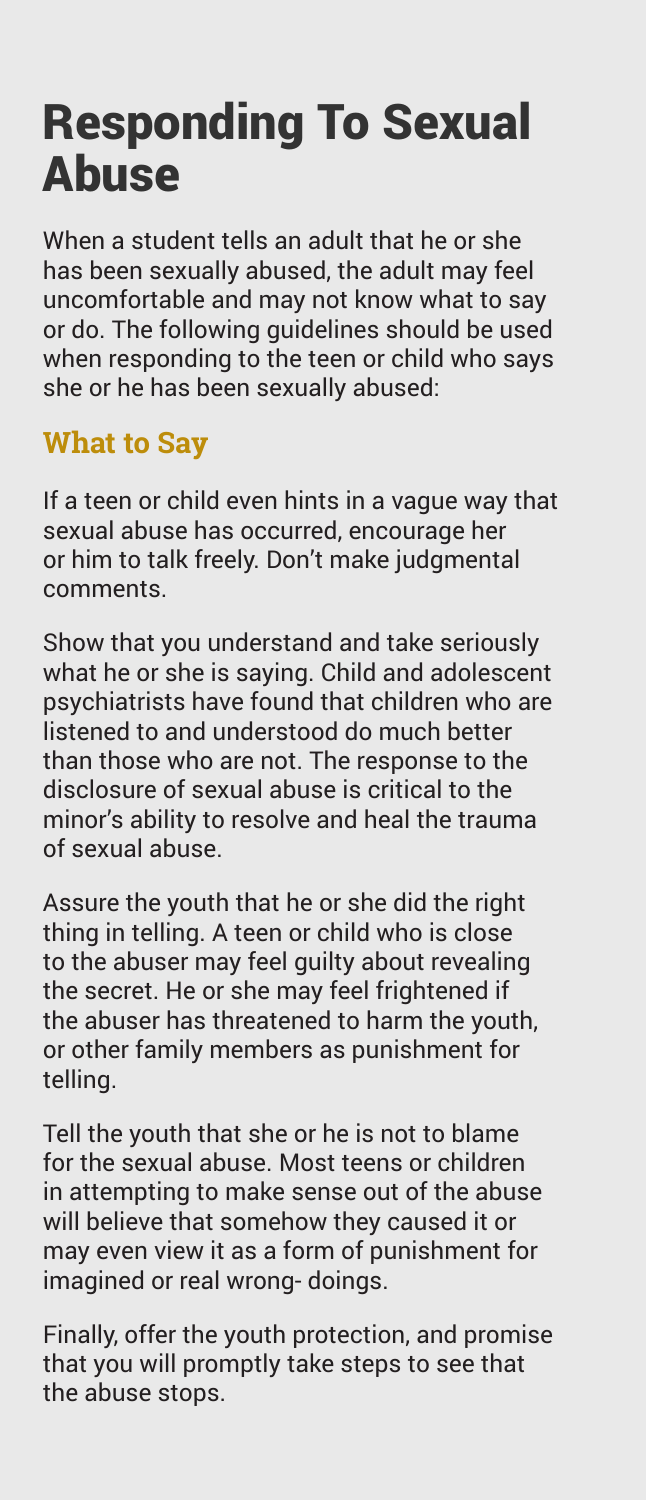### What to Do

Report any suspicion of child abuse. If the abuse is within the family, report it to the local Child Protection Agency. If the abuse is outside of the family, report it to the police. Personnel at your child's school will also report to the SRO (School Resource Officer). Individuals reporting in good faith are immune from prosecution. The agency receiving the report will conduct an evaluation and will take action to protect the minor.

Parents should consult with their pediatrician or family physician. The examining doctor will evaluate the child's condition and treat any physical problem related to the abuse, gather evidence to help protect the teen/child, and reassure the teen/child that he/she is all right.

Children who have been sexually abused should have an evaluation by a child and adolescent psychiatrist or other qualified mental health professional to find out how the abuse has affected them, and to determine whether ongoing professional help is necessary for the child to deal with the trauma of the abuse. The child and adolescent psychiatrist can also provide support to other family members who may be upset by the abuse.